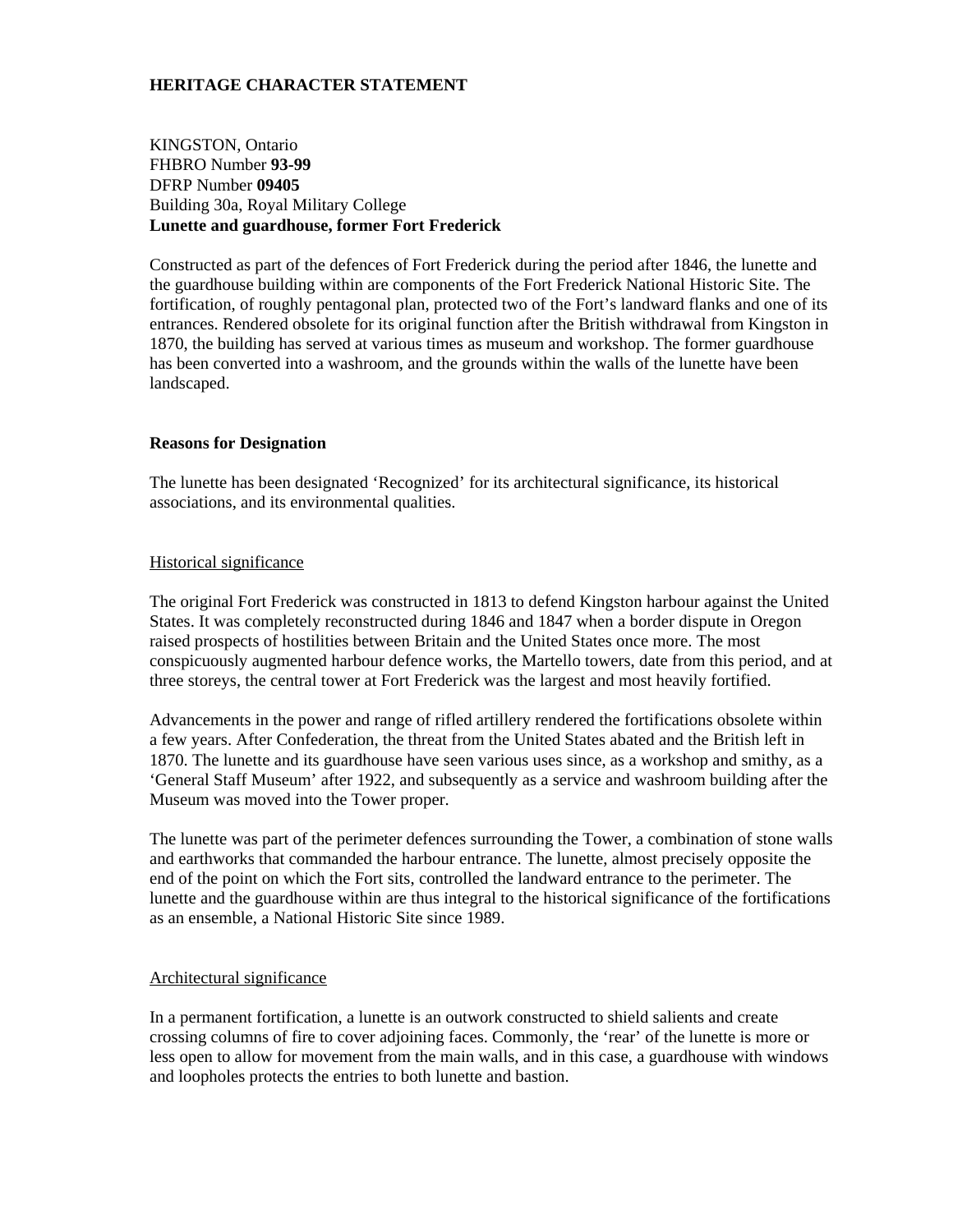Following increased tensions in 1845 between Britain and the United States over the Oregon border dispute, the Kingston harbour defences were enlarged and the present fortifications constructed, from 1846 onward. The lunette and guardhouse have been dated to 1846.

The lunette consists of high, slightly battered stone walls (tapered in thickness), generally pentagonal in plan, with a rectilinear extension toward the main wall that effects a narrow passage between outwork and bastion. The walls are rough coursed ashlar, with dressed quoins of irregularsize blocks that are generally double the height of the units in the wall courses. A dressed-stone string course slightly below the midpoint of the walls is integrated with a chain of narrow loopholes, also framed by dressed blocks; there are also loopholes at the corners of the quoins. The whole is topped by a continuous, slightly projecting stone coping. The loophole openings, tapered in plan, are narrow slots to the outside and considerably wider inside, according to their function as shooting emplacements.

The guardhouse is integral to the rectilinear (bastion-side) portion of the lunette, with a small gable-roofed extension into the yard formed by the pentagon. The thick guardhouse walls are of the same rough coursed stone as the surrounding fortifications; its openings are windows rather than loopholes, though with openings widened to the interior.

## Environmental qualities

The relationship of the lunette building to the complex recognized today as Fort Frederick remains essentially unchanged from its state after the British withdrawal. The building has been adapted to support the museum role of the site. Its 'external' aspect landward toward the central open space of the Royal Military College has altered over the years as the College itself has changed, and the building is part of what visually defines and contains that open space. The overall environment of Fort Frederick, now a publicly visited historic site, retains its integrity and its green spaces are maintained in a park-like manner.

## **Character-Defining Elements**

The heritage character of the Fort Frederick lunette and guardhouse comprises the following character-defining elements:

- the complex angular stone walls, symmetrically arranged around a small open space and incorporating a small gable-roofed guardhouse.
- the ordered combinations of coursed stone, dressed and rusticated, that correspond to the treatment of all the Fort Frederick structures from 1846.
- the open interior space, faced by a gabled 'frontage'.
- the regular, narrow defensive openings, tapered in plan (both loopholes and windows), with their dressed stone surrounds facing in all directions.